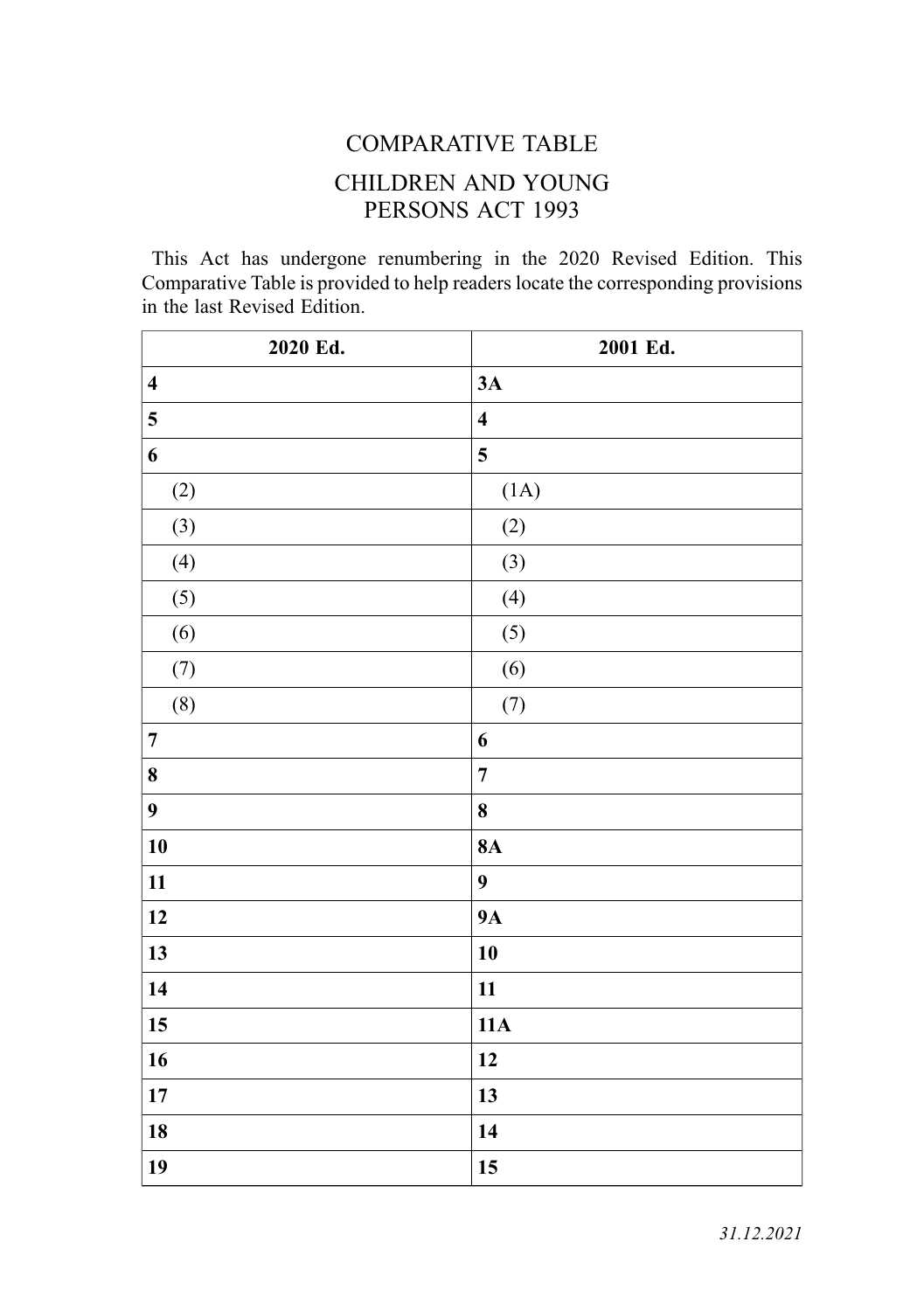| 2020 Ed. | 2001 Ed.                         |  |
|----------|----------------------------------|--|
| 20       | 16                               |  |
| 21       | 17                               |  |
| 22       | 18                               |  |
| 23       | 19                               |  |
| 24       | 20                               |  |
| 25       | 21                               |  |
| 26       | 22                               |  |
| 27       | 23                               |  |
| 28       | 24                               |  |
| 29       | 25                               |  |
| 30       | 26                               |  |
| 31       | 27                               |  |
|          | 27A [Repealed by Act 30 of 2019] |  |
| 32       | 27B                              |  |
| 33       | 27C                              |  |
| 34       | 28                               |  |
| 35       | 29                               |  |
| 36       | 30                               |  |
| 37       | 31                               |  |
| 38       | 32                               |  |
|          | (1) [Deleted by Act 27 of 2014]  |  |
|          | (2) [Deleted by Act 27 of 2014]  |  |
| (1)      | (3)                              |  |
| (2)      | (3A)                             |  |
| (3)      | (4)                              |  |
| 39       | 33                               |  |
| 40       | 34                               |  |
|          | 35 [Repealed by Act 30 of 2019]  |  |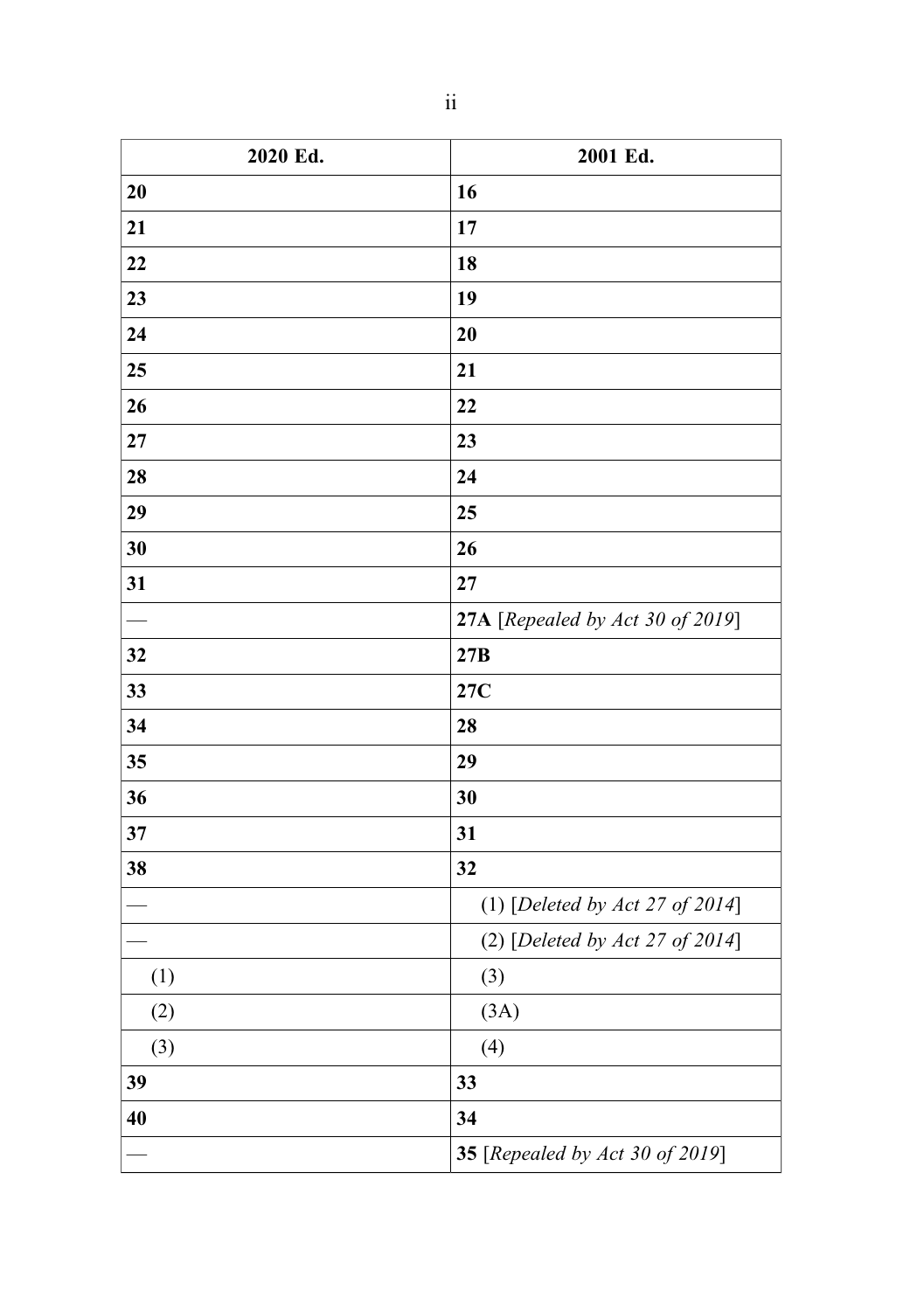| 2020 Ed. | 2001 Ed.                          |
|----------|-----------------------------------|
| 41       | 36                                |
| 42       | 37                                |
| 43       | 38                                |
| 44       | 39                                |
| 45       | 40                                |
| 46       | 41                                |
| 47       | 42                                |
| 48       | 43                                |
| 49       | 44                                |
|          | (4) [Deleted by Act 3 of $2011$ ] |
| (4)      | (5)                               |
| (5)      | (6)                               |
| (6)      | (7)                               |
| 50       | 45                                |
|          | 46 [Repealed by Act 30 of 2019]   |
| 51       | 47                                |
| 52       | 48                                |
|          | 48A [Repealed by Act 30 of 2019]  |
| 53       | 48B                               |
| (2)      | (1A)                              |
| (3)      | (1B)                              |
| (4)      | (2)                               |
| (5)      | (3)                               |
|          | 48C [Repealed by Act 30 of 2019]  |
| 54       | 49                                |
| (2)      | (1A)                              |
| (3)      | (1B)                              |
| (4)      | (1C)                              |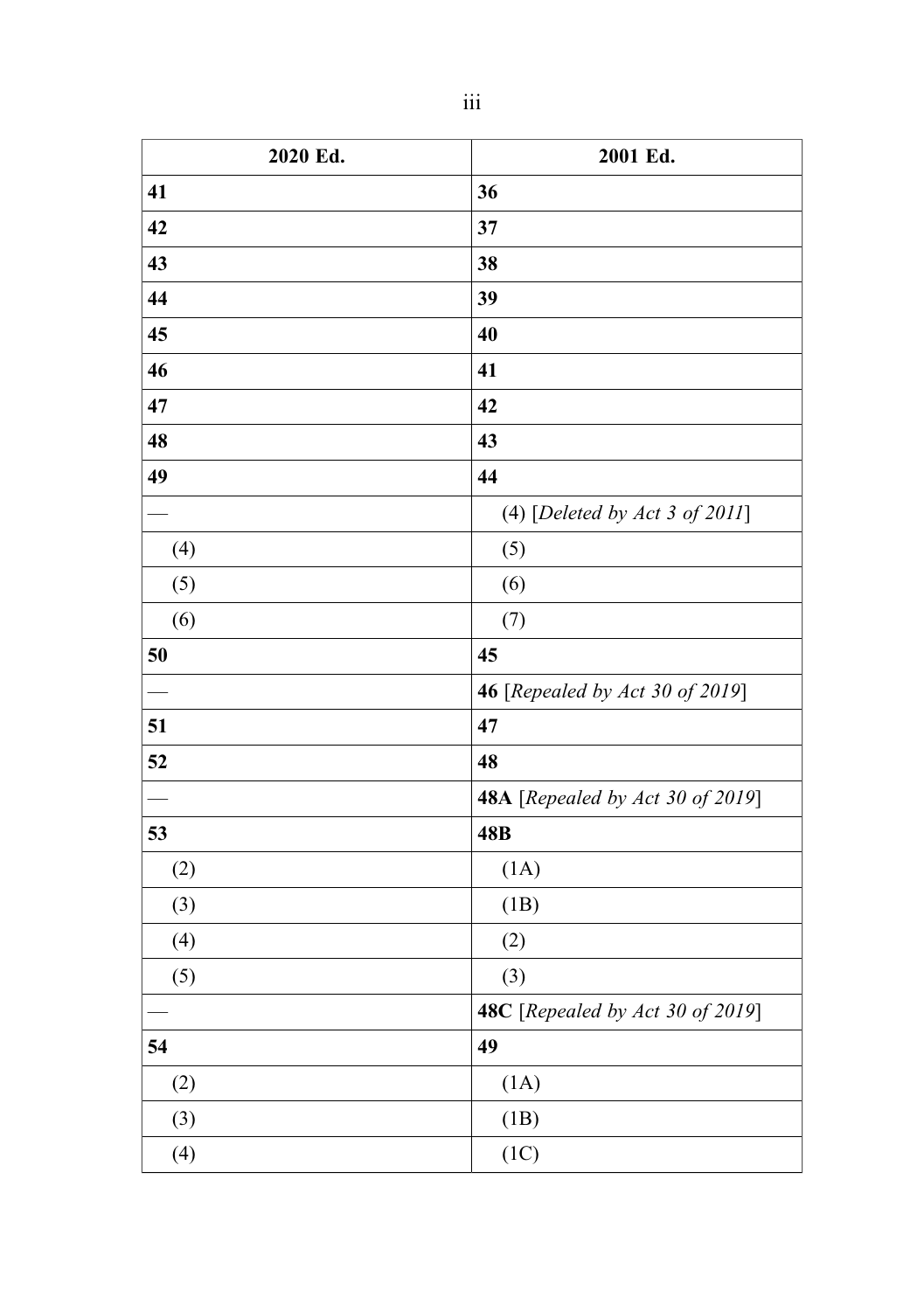| 2020 Ed. | 2001 Ed.        |
|----------|-----------------|
| (5)      | (1D)            |
| (6)      | (1E)            |
| (7)      | (1F)            |
| (8)      | (2)             |
| (9)      | (3)             |
| (10)     | (3A)            |
| (11)     | (3B)            |
| (12)     | (4)             |
| (13)     | (5)             |
| (14)     | (6)             |
| (15)     | (7)             |
| (16)     | (8)             |
| (17)     | (9)             |
| (18)     | (10)            |
| (19)     | (11)            |
| 55       | 49A             |
| 56       | 49B             |
| 57       | 49C             |
| 58       | 49 <sub>D</sub> |
| 59       | 50              |
| 60       | 51              |
| 61       | 52              |
| 62       | 52A             |
| 63       | 52B             |
| 64       | 52C             |
| 65       | 52D             |
| 66       | 52E             |
| 67       | 52F             |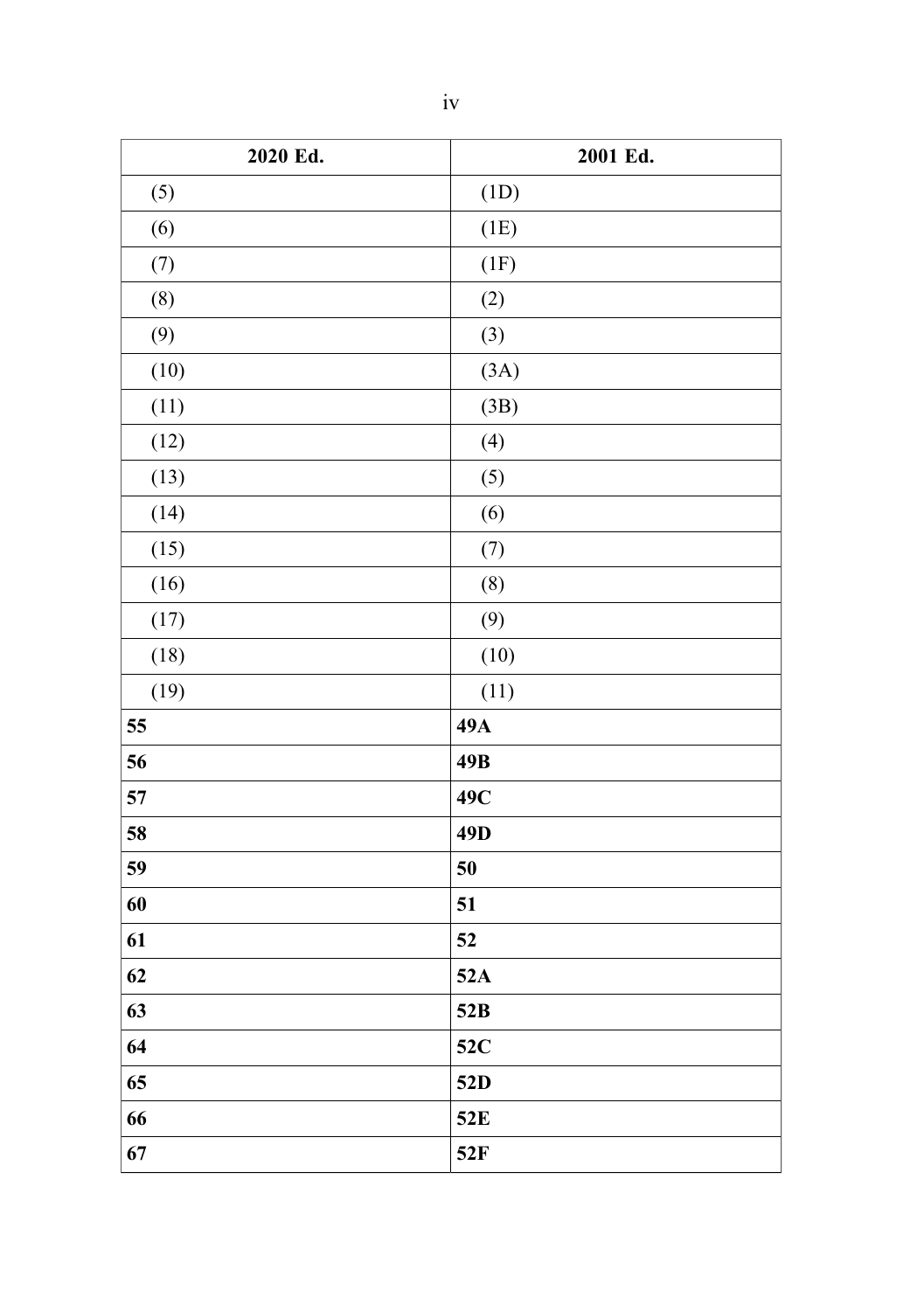| 2020 Ed.   | 2001 Ed. |
|------------|----------|
| 68         | 52G      |
| 69         | 52H      |
| $70\,$     | 52I      |
| 71         | 52J      |
| 72         | 52K      |
| 73         | 52L      |
| 74         | 52M      |
| 75         | 52N      |
| 76         | 520      |
| $77\,$     | 52P      |
| 78         | 52Q      |
| 79         | 53       |
| ${\bf 80}$ | 54       |
| (3)        | (2A)     |
| (4)        | (3)      |
| (5)        | (4)      |
| (6)        | (5)      |
| (7)        | (6)      |
| (8)        | (7)      |
| 81         | 55       |
| 82         | 56       |
| 83         | 57       |
| 84         | 58       |
| 85         | 59       |
| 86         | 60       |
| 87         | 61       |
| 88         | 62       |
| 89         | 63       |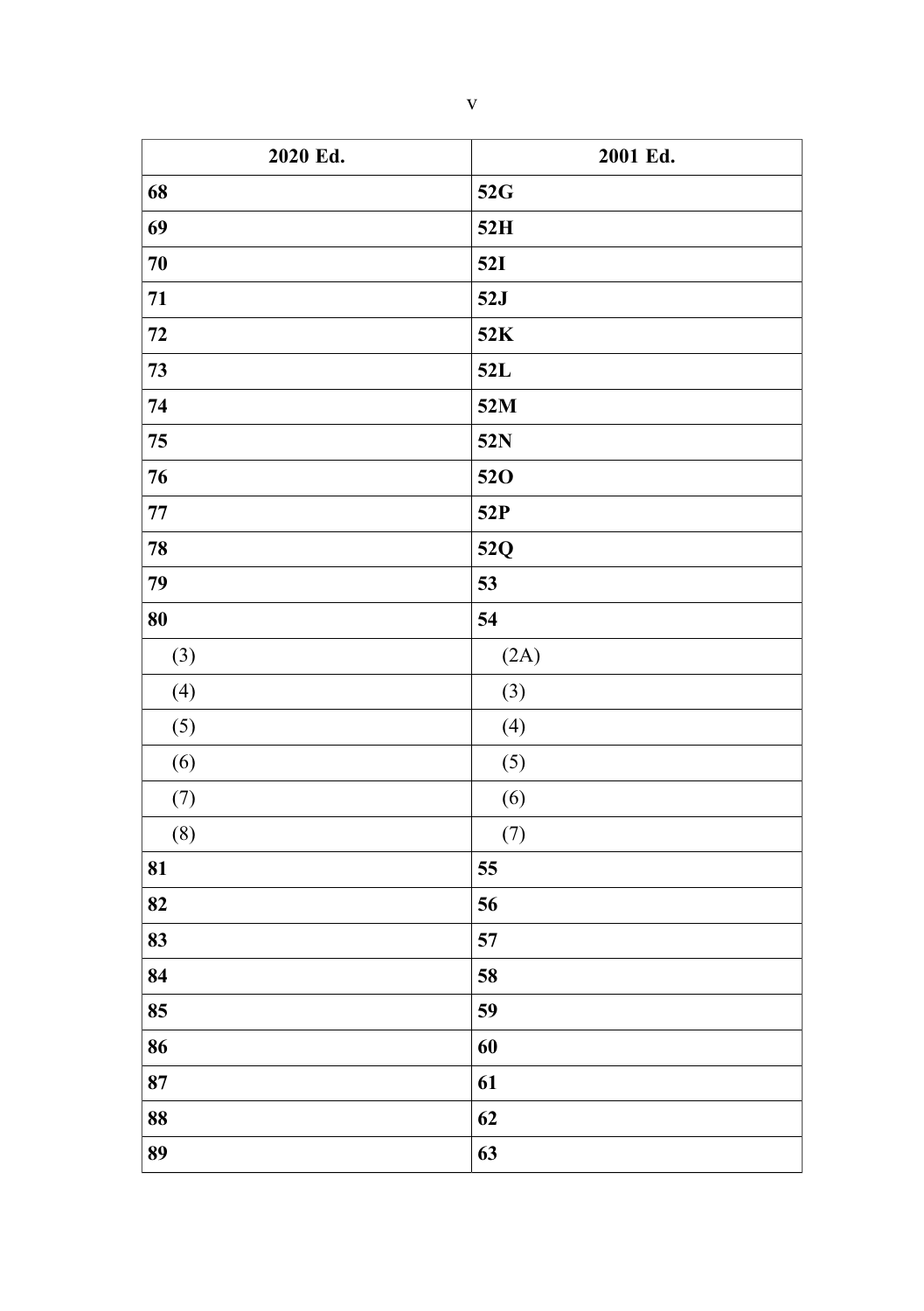| I |  |
|---|--|
|   |  |
|   |  |

| 2020 Ed. | 2001 Ed.                       |
|----------|--------------------------------|
| 90       | 64                             |
| 91       | 65                             |
| 92       | 66                             |
|          | 67 [Repealed by Act 3 of 2011] |
| 93       | 68                             |
| 94       | <b>68A</b>                     |
| 95       | 69                             |
| 96       | 70                             |
| 97       | 71                             |
| 98       | 72                             |
| 99       | 73                             |
| 100      | 74                             |
| 101      | 75                             |
| 102      | 76                             |
|          | (4) [Deleted by Act 3 of 2011] |
|          | (5) [Deleted by Act 3 of 2011] |
| (4)      | (6)                            |
| (5)      | (7)                            |
| (6)      | (8)                            |
| 103      | 77                             |
| 104      | 78                             |
| 105      | 79                             |
| 106      | 80                             |
| 107      | 81                             |
| 108      | 82                             |
| 109      | 83                             |
| 110      | 84                             |
| 111      | <b>84A</b>                     |